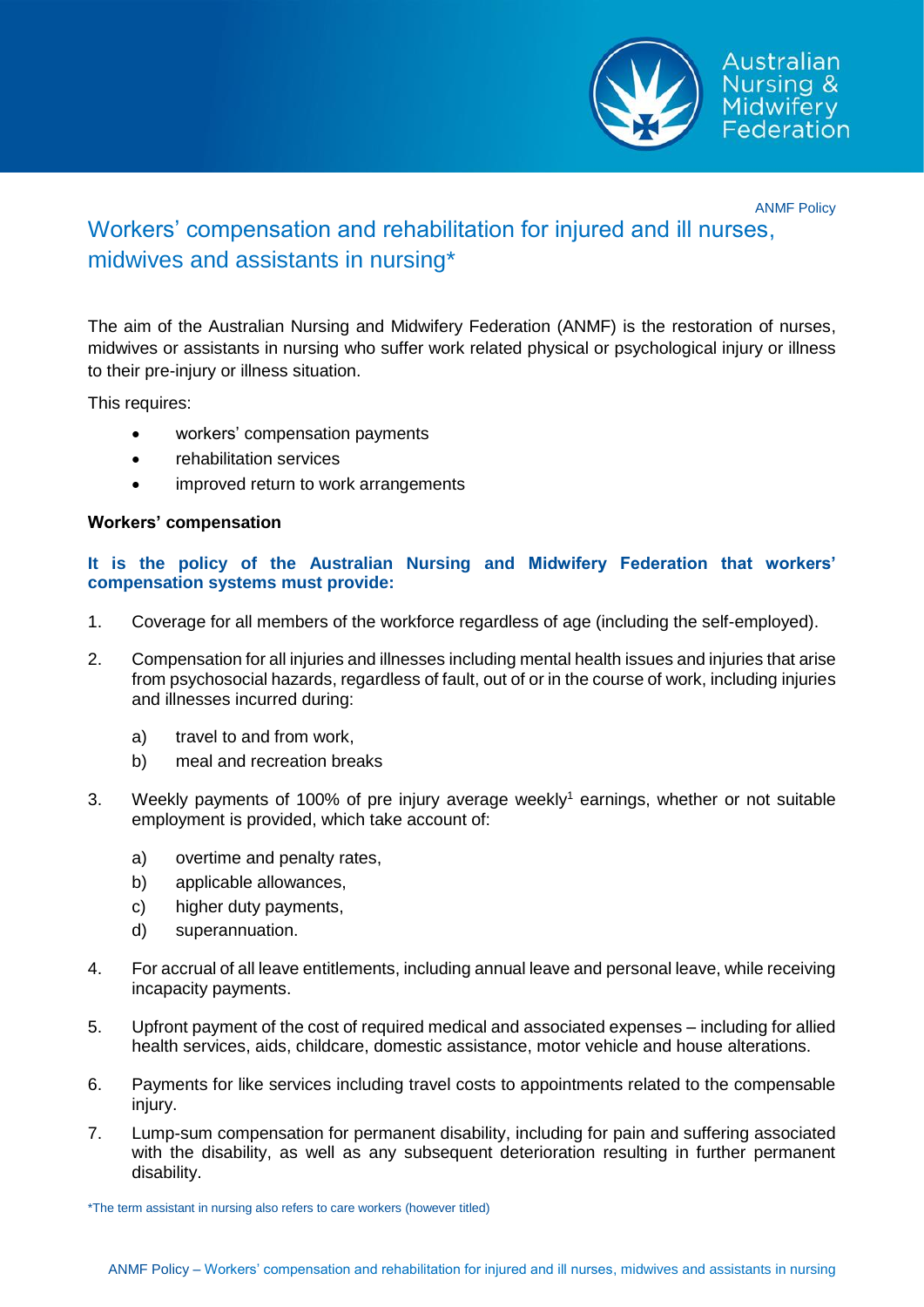

- 8. Common law rights for workers to sue their employer for negligence, in addition to statutory compensation.
- 9. Timely, efficient and fair processing of injury claims and provision of benefits.
- 10. Access to other types of income support that the worker is entitled to receive, such as benefits from an insurance policy.
- 11. No reduction in compensation payments through the worker's superannuation or redundancy payments.
- 12. Compensation for the worker's dependants upon the work-related death of a worker.
- 13. Compensation for direct relatives who are non-dependants for nervous shock upon the workcaused death of a nurse or midwife.

## **It is also the policy of the Australian Nursing and Midwifery Federation that:**

- 14. Workers who are not Commonwealth employees should be covered by a State or Territory compensation scheme.
- 15. Compensation for workers suffering dust diseases should be administered by Dust Disease Tribunals (based on the current NSW model) or a like method in all jurisdictions.
- 16. In each jurisdiction a single public body with government, union and employer representatives should administer workers' compensation (except for the administration of dust disease payments).
- 17. An independent appeals tribunal in each jurisdiction should conciliate and arbitrate on disputed claims without cost to the appellant.

### **Rehabilitation and Return to Work**

# **It is the policy of the Australian Nursing and Midwifery Federation that:**

- 18. Rehabilitation should be a proactive process which restores a worker to optimal physical, psychological, social, vocational and economic situation following injury or ill health and should be available for both work related and non-work related injuries and illnesses.
- 19. Injured and/or ill worker must have the right to choose their own treating doctor, allied health professionals and rehabilitation provider at all stages of rehabilitation.
- 20. Injured and/or ill worker should be provided with sustainable, safe, meaningful and durable return to work, identified through consultation with the injured/ill worker, his/her employer, treating doctor and other key stakeholders.
- 21. Injured or ill workers should be returned to their pre-injury employment where possible or be provided with redeployment and assistance for retraining and education so as to achieve alternative meaningful and productive nursing or midwifery employment.
- 22. Injured or ill workers who are not able to return to work should be assisted to a restored quality of life to the maximum extent possible.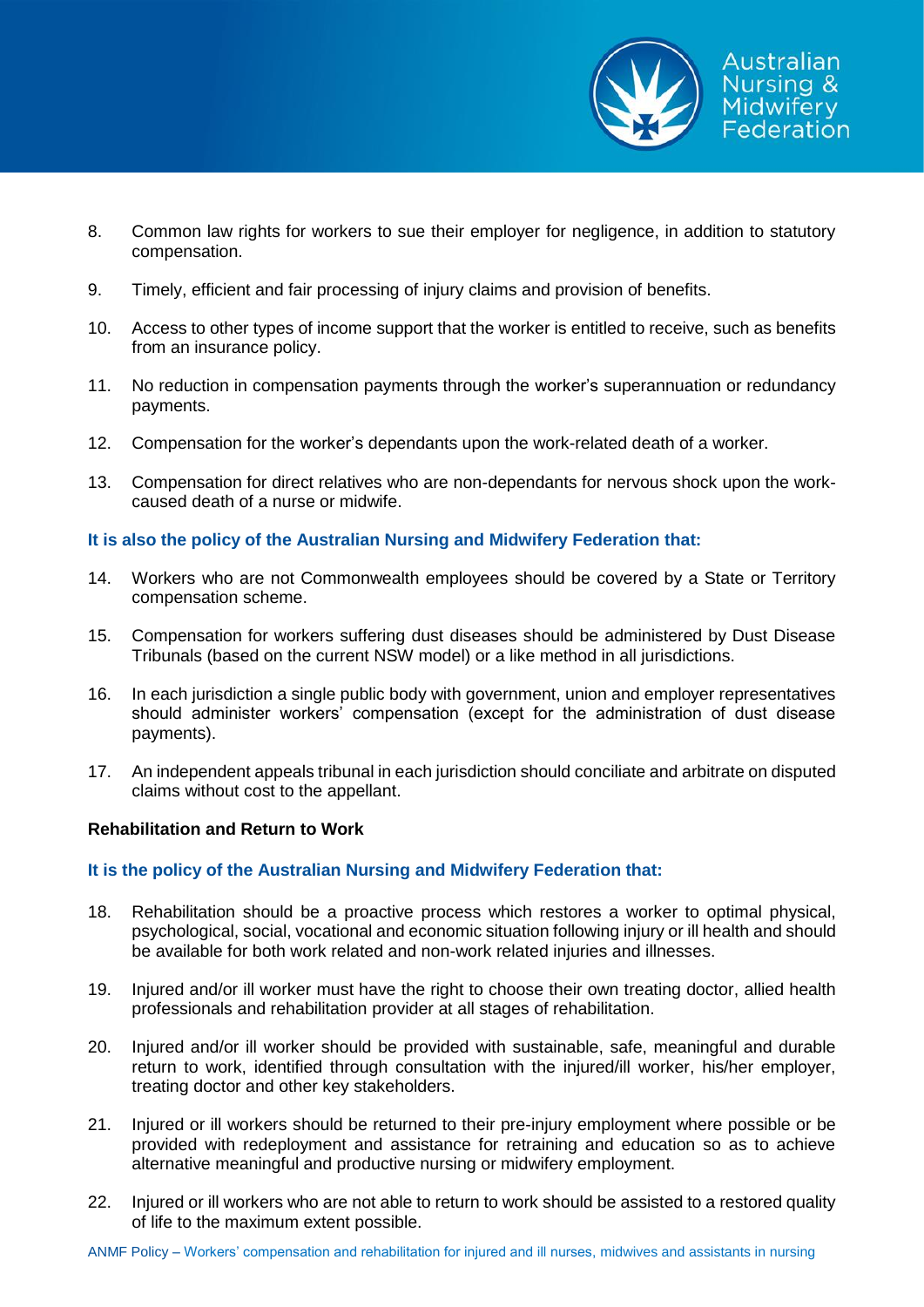

- 23. Rehabilitation should commence at the moment of injury or illness where appropriate and continue until the worker obtains optimal function.
- 24. An ill or injured worker should be entitled to:
	- a) comprehensive advice of their full entitlements to rehabilitation and return to work;
	- b) access to multi-disciplinary rehabilitation;
	- c) consultation, together with their treatment providers, on plans for return to work, including where necessary appropriate redeployment and retraining;
	- d) participation in assessment of their work and workplace to assist in the development and modification of their return to work plan;
	- e) union representation on rehabilitation and return to work;
	- f) vocational advice and training;
	- g) a safe and healthy working environment;
	- h) respect and protection against discrimination for their injury/illness;
	- i) attend medical/rehabilitation appointments during paid work time (where the worker if on a return to work plan); and
	- j) confidentiality of their health records (subject to their written permission to disclose or provide access to their records regarding their work-related injury).

### **The role of regulatory authorities**

# **It is the policy of the Australian Nursing and Midwifery Federation that:**

- 25. The workers' compensation regulatory authorities must meet their obligations to assist injured/ill worker with compensation, rehabilitation and return to work, including through enforcement of employer obligations, with adequately empowered and resourced inspectorates by:
	- a) Ensuring that its agents meet their responsibilities to injured or ill workers, for fair and effective compensation, rehabilitation and return to work.
	- b) Promoting Vocational Rehabilitation to assist injured or ill workers who are unable to return to their pre-injury employer or move to a new employer.
	- c) Increasing the enforcement of employer obligations for compensation, rehabilitation and return to work.
	- d) Enhance advice and guidance to provide injured or ill workers with understanding of their full entitlements for compensation, rehabilitation and return to work.

### **The role of employers**

### **It is the policy of the Australian Nursing and Midwifery Federation that:**

Employers must meet their obligations to assist injured/ill workers by:

26. Assisting injured or ill workers with fair and effective workers' compensation, rehabilitation and suitable employment.